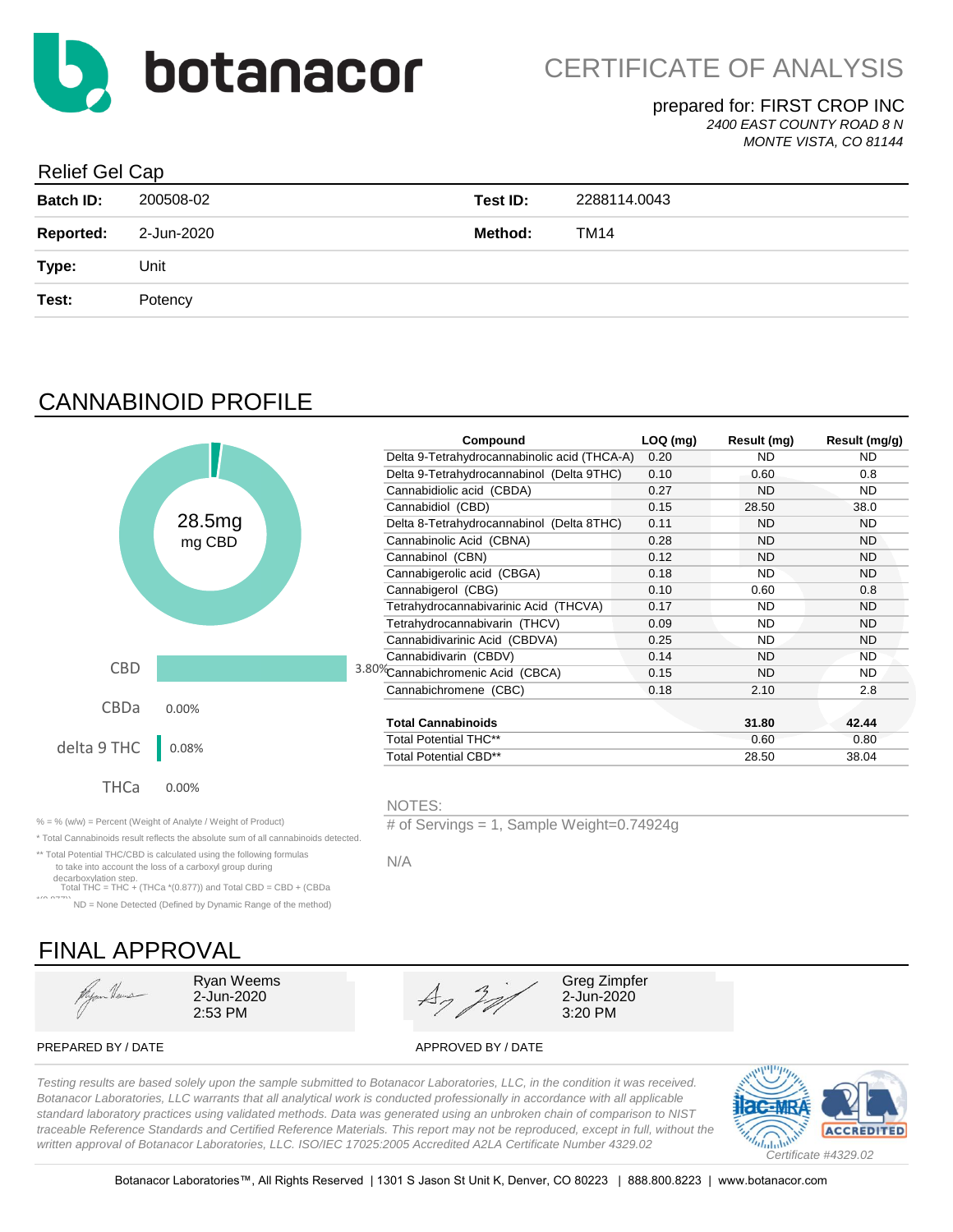

#### prepared for: FIRST CROP INC

*2400 EAST COUNTY ROAD 8 N*

*MONTE VISTA, CO 81144*

#### Relief Gel Cap

| <b>Batch ID:</b> | 200508-02       | Test ID: | 9483610.0013 |
|------------------|-----------------|----------|--------------|
| <b>Reported:</b> | 2-Jun-2020      | Method:  | TM10         |
| Type:            | Concentrate     |          |              |
| Test:            | <b>Terpenes</b> |          |              |
|                  |                 |          |              |

### TERPENE PROFILE



PREPARED BY / DATE APPROVED BY / DATE

3:55 PM

6:15 PM

*Testing results are based solely upon the sample submitted to Botanacor Laboratories, LLC. Botanacor Laboratories, LLC warrants that all analytical work is conducted professionally in accordance with all applicable standard laboratory practices using validated methods. Data was generated using an unbroken chain of comparison to NIST traceable Reference Standards and Certified Reference Materials. This report may not be reproduced, except in full, without the written approval of Botanacor Laboratories, LLC. ISO/IEC 17025:2005 Accredited A2LA Certificate Number 4329.02*



Botanacor Laboratories™, All Rights Reserved | 1301 S Jason St Unit K, Denver, CO 80223 | 888.800.8223 | www.botanacor.com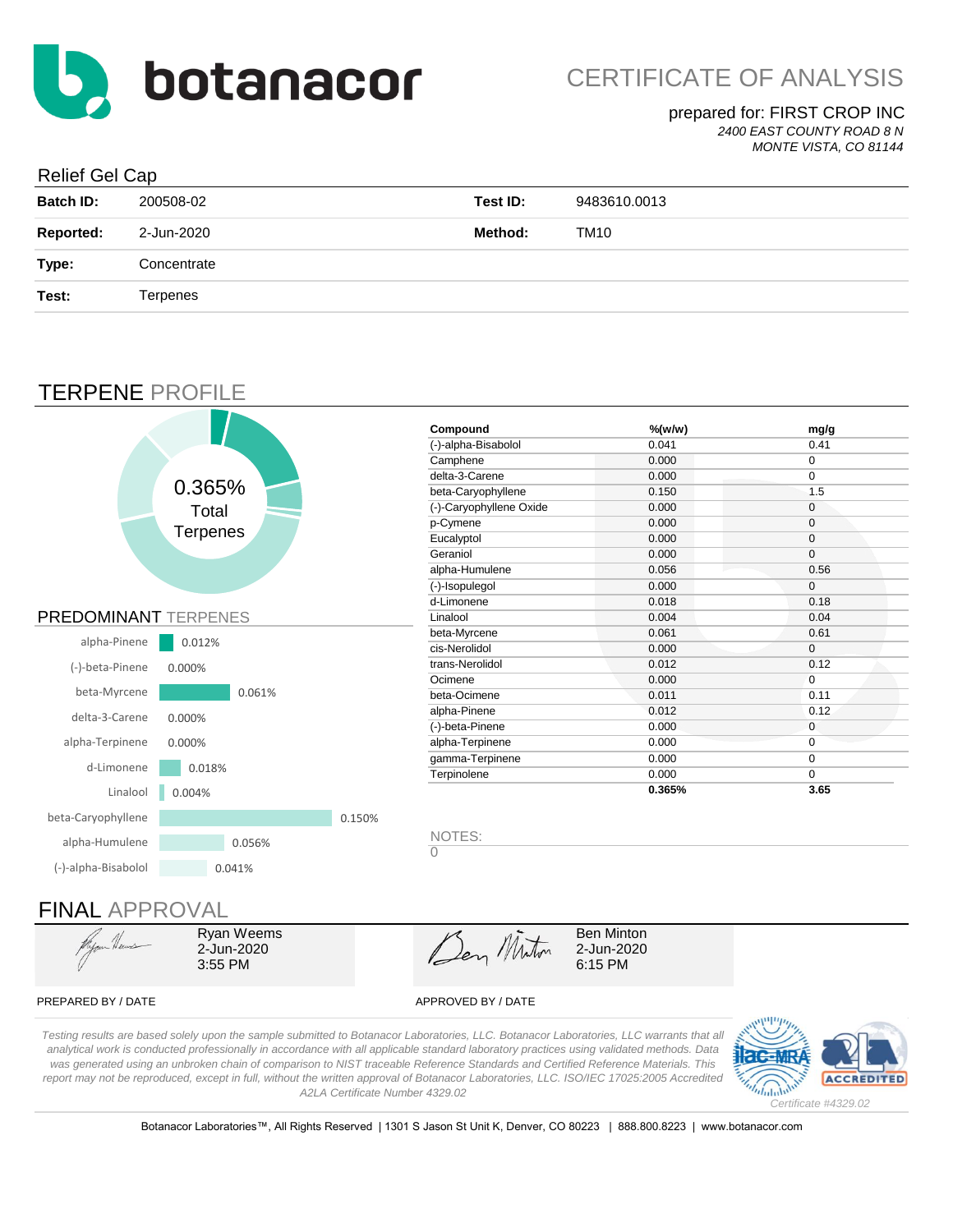

CERTIFICATE OF ANALYSIS

### prepared for: FIRST CROP INC

*2400 EAST COUNTY ROAD 8 N MONTE VISTA, CO 81144*

# Relief Gel Cap Tincture

| <b>Batch ID:</b> | 200508-02   |                          | Test ID: | T000075497 |
|------------------|-------------|--------------------------|----------|------------|
| <b>Reported:</b> | 14-May-2020 |                          | Method:  | TM04       |
| Type:            | Concentrate |                          |          |            |
| Test:            |             | <b>Residual Solvents</b> |          |            |
|                  |             |                          |          |            |

### RESIDUAL SOLVENTS

| <b>Solvent</b>                          | <b>Dynamic Range (ppm)</b> | <b>Result (ppm)</b> |
|-----------------------------------------|----------------------------|---------------------|
| Propane                                 | 74 - 1489                  | *ND                 |
| <b>Butanes</b><br>(Isobutane, n-Butane) | 145 - 2907                 | *ND                 |
| Methanol                                | $61 - 1212$                | *ND                 |
| Pentane                                 | 89 - 1786                  | *ND                 |
| <b>Ethanol</b>                          | 86 - 1711                  | *ND                 |
| Acetone                                 | 98 - 1968                  | *ND                 |
| <b>Isopropyl Alcohol</b>                | 102 - 2036                 | *ND                 |
| Hexane                                  | $6 - 121$                  | *ND                 |
| <b>Ethyl Acetate</b>                    | 100 - 1997                 | *ND                 |
| <b>Benzene</b>                          | $0.2 - 4$                  | *ND                 |
| <b>Heptanes</b>                         | 94 - 1882                  | *ND                 |
| Toluene                                 | $18 - 361$                 | *ND                 |
| Xylenes<br>(m,p,o-Xylenes)              | 130 - 2608                 | *ND                 |

\* ND = None Detected (Defined by Dynamic Range of the method)

NOTES: N/A

### FINAL APPROVAL



Ryan Weems 14-May-2020 7:38 PM

Ben Miton

Ben Minton 14-May-2020 8:38 PM

PREPARED BY / DATE APPROVED BY / DATE

*Testing results are based solely upon the sample submitted to Botanacor Laboratories, LLC, in the condition it was received. Botanacor Laboratories, LLC warrants that all analytical work is conducted professionally in accordance with all applicable standard laboratory practices using validated methods. Data was generated using an unbroken chain of comparison to NIST traceable Reference Standards and Certified Reference Materials. This report may not be reproduced, except in full, without the written approval of Botanacor Laboratories, LLC. ISO/IEC 17025:2005 Accredited A2LA Certificate Number 4329.02*



Botanacor Laboratories™, All Rights Reserved | 1301 S Jason St Unit K, Denver, CO 80223 | 888.800.8223 | www.botanacor.com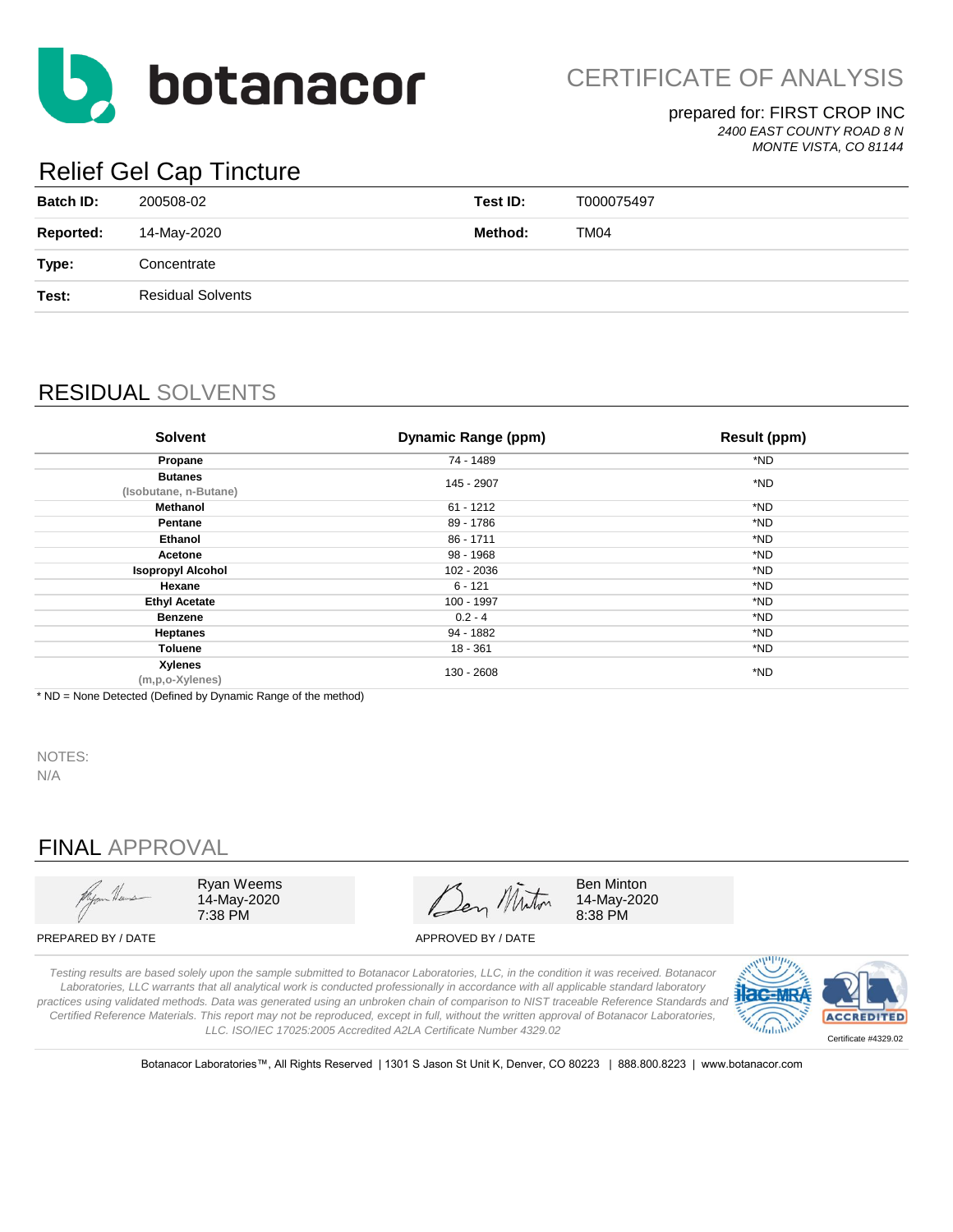

#### prepared for: FIRST CROP INC

*2400 EAST COUNTY ROAD 8 N*

*MONTE VISTA, CO 81144*

#### Relief Gel Cap Tincture

| <b>Batch ID:</b> | 200508-02   | Test ID: | T000075500  |
|------------------|-------------|----------|-------------|
| <b>Reported:</b> | 13-May-2020 | Method:  | <b>TM19</b> |
| Type:            | Concentrate |          |             |
| Test:            | Metals      |          |             |
|                  |             |          |             |

### HEAVY METALS

| Analyte        | <b>Dynmic Range (ppm)</b> | <b>Result (ppm)</b> |
|----------------|---------------------------|---------------------|
| Arsenic        | $0.073 - 7.29$            | <b>ND</b>           |
| Cadmium        | $0.076 - 7.58$            | <b>ND</b>           |
| <b>Mercury</b> | $0.076 - 7.59$            | <b>ND</b>           |
| Lead           | $0.030 - 3.02$            | <b>ND</b>           |

\* ND = None Detected (Defined by Dynamic Range of the method)

### FINAL APPROVAL

Ryan Weems  $\overline{A}$   $\overline{A}$   $\overline{C}$  Greg Zimpfer 13-May-2020  $47/7$  13-May-2020<br>5:31 PM 7:09 PM

7:09 PM

PREPARED BY / DATE APPROVED BY / DATE

*Testing results are based solely upon the sample submitted to Botanacor Laboratories, LLC, in the condition it was received. Botanacor Laboratories, LLC warrants that all analytical work is conducted professionally in accordance with all applicable standard laboratory practices using validated methods. Data was generated using an unbroken chain of comparison to NIST traceable Reference Standards and Certified Reference Materials. This report may not be reproduced, except in full, without the written approval of Botanacor Laboratories, LLC.*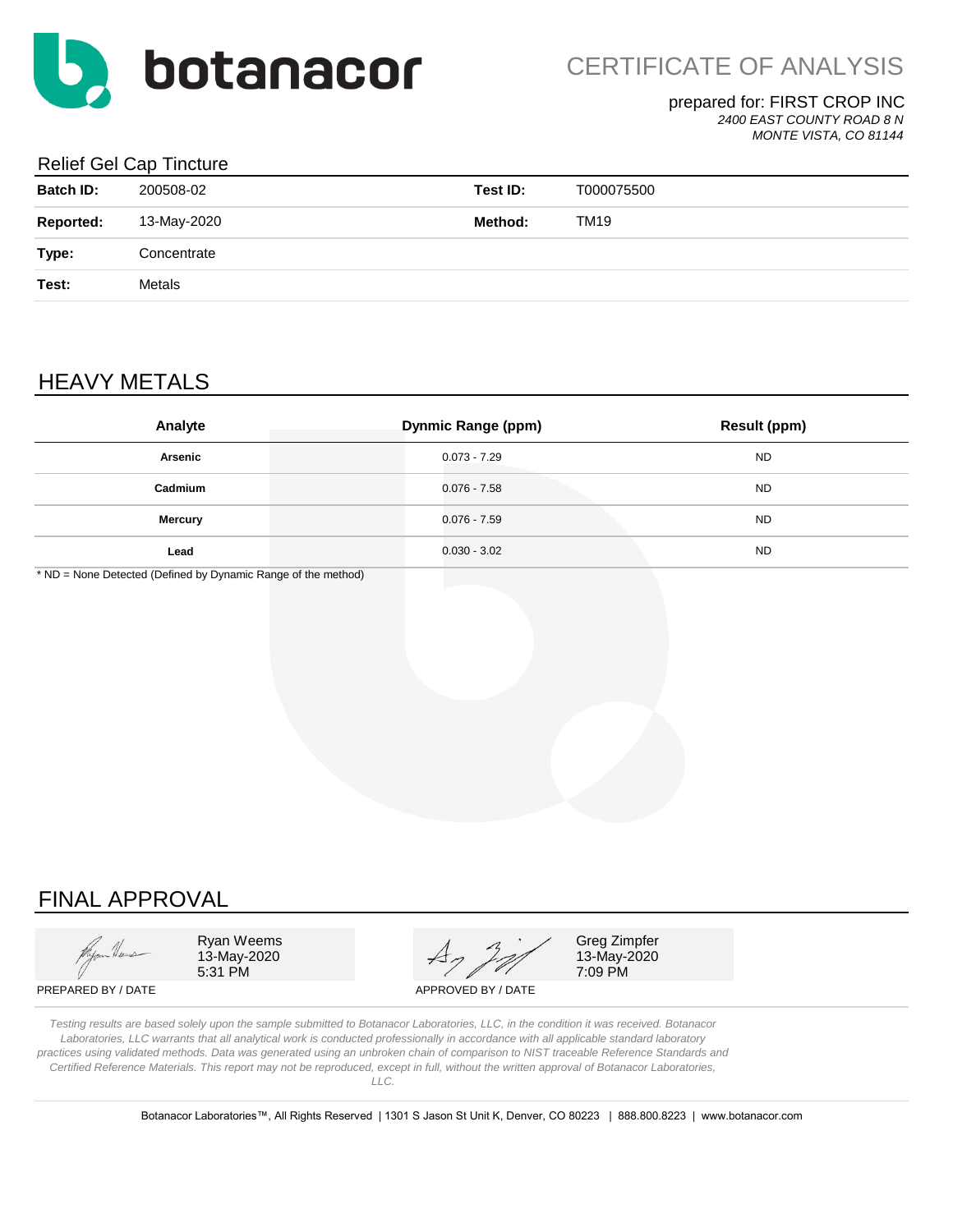

prepared for: FIRST CROP INC

*2400 EAST COUNTY ROAD 8 N*

*MONTE VISTA, CO 81144*

#### Relief Gel Cap Tincture

| <b>Batch ID:</b> | 200508-02   | Test ID: | 1683454.0028 |
|------------------|-------------|----------|--------------|
| <b>Reported:</b> | 15-May-2020 | Method:  | <b>TM17</b>  |
| Type:            | Concentrate |          |              |
| Test:            | Pesticides  |          |              |
|                  |             |          |              |

### PESTICIDE RESIDUE

| Compound            | Dynamic Range (ppb) | Result (ppb)    | Compound         | Dynamic Range (ppb) | Result (ppb) |
|---------------------|---------------------|-----------------|------------------|---------------------|--------------|
| Acephate            | $57 - 2616$         | $ND^*$          | <b>Malathion</b> | 339 - 2616          | $ND^*$       |
| Acetamiprid         | $57 - 2616$         | $ND^*$          | Metalaxyl        | $57 - 2616$         | $ND^*$       |
| Abamectin           | <b>NA</b>           | <b>NA</b>       | Methiocarb       | $57 - 2616$         | $ND^*$       |
| Azoxystrobin        | $57 - 2616$         | $ND^*$          | Methomyl         | $57 - 2616$         | $ND^*$       |
| <b>Bifenazate</b>   | $57 - 2616$         | $ND^*$          | MGK 264 1        | $339 - 2616$        | $ND^*$       |
| <b>Boscalid</b>     | $57 - 2616$         | $ND^*$          | MGK 264 2        | 339 - 2616          | $ND^*$       |
| Carbaryl            | $57 - 2616$         | $ND^*$          | Myclobutanil     | $57 - 2616$         | $ND^*$       |
| Carbofuran          | $57 - 2616$         | $ND^*$          | Naled            | $57 - 2616$         | $ND^*$       |
| Chlorantraniliprole | $57 - 2616$         | $ND^*$          | Oxamyl           | $57 - 2616$         | $ND^*$       |
| Chlorpyrifos        | $57 - 2616$         | $ND^*$          | Paclobutrazol    | $57 - 2616$         | $ND^*$       |
| Clofentezine        | 339 - 2616          | $ND^*$          | Permethrin       | $339 - 2616$        | $ND^*$       |
| <b>Diazinon</b>     | 339 - 2616          | $ND^*$          | Phosmet          | $57 - 2616$         | $ND^*$       |
| <b>Dichlorvos</b>   | >339                | $ND^*$          | Prophos          | 339 - 2616          | $ND^*$       |
| Dimethoate          | $57 - 2616$         | $ND^*$          | Propoxur         | $57 - 2616$         | $ND^*$       |
| E-Fenpyroximate     | $57 - 2616$         | $ND^*$          | Pyridaben        | $57 - 2616$         | $ND^*$       |
| Etofenprox          | $57 - 2616$         | $ND^*$          | Spinosad A       | $57 - 2616$         | $ND^*$       |
| Etoxazole           | 339 - 2616          | $ND^*$          | Spinosad D       | 339 - 2616          | $ND^*$       |
| Fenoxycarb          | >57                 | $ND^*$          | Spiromesifen     | >339                | $ND^*$       |
| Fipronil            | $57 - 2616$         | $ND^*$          | Spirotetramat    | >339                | $ND^*$       |
| Flonicamid          | $57 - 2616$         | $ND^*$          | Spiroxamine 1    | 57 - 2616           | $ND^*$       |
| Fludioxonil         | >339                | $ND^*$          | Spiroxamine 2    | $57 - 2616$         | $ND^*$       |
| Hexythiazox         | $57 - 2616$         | $ND^*$          | Tebuconazole     | 339 - 2616          | $ND^*$       |
| Imazalil            | 339 - 2616          | $ND^*$          | Thiacloprid      | $57 - 2616$         | $ND^*$       |
| Imidacloprid        | $57 - 2616$         | $ND^*$          | Thiamethoxam     | $57 - 2616$         | $ND^*$       |
| Kresoxim-methyl     | $57 - 2616$         | ND <sup>*</sup> | Trifloxystrobin  | $57 - 2616$         | $ND^*$       |

\* ND = None Detected (Defined by Dynamic Range of the method)

N/A

### FINAL APPROVAL

15-May-2020

4:14 PM 5:23 PM Tyler Wiese  $\begin{array}{cccc} \mathcal{A} & \mathcal{A} & \mathcal{A} \end{array}$  Greg Zimpfer

15-May-2020

PREPARED BY / DATE APPROVED BY / DATE

*Testing results are based solely upon the sample submitted to Botanacor Laboratories, LLC, in the condition it was received. Botanacor Laboratories, LLC warrants that all analytical work is conducted professionally in accordance with all applicable standard laboratory practices using validated methods. Data was generated using an unbroken chain of comparison to NIST traceable Reference Standards and Certified Reference Materials. This report may not be reproduced, except in full, without the written approval of Botanacor Laboratories,* 

*LLC.*